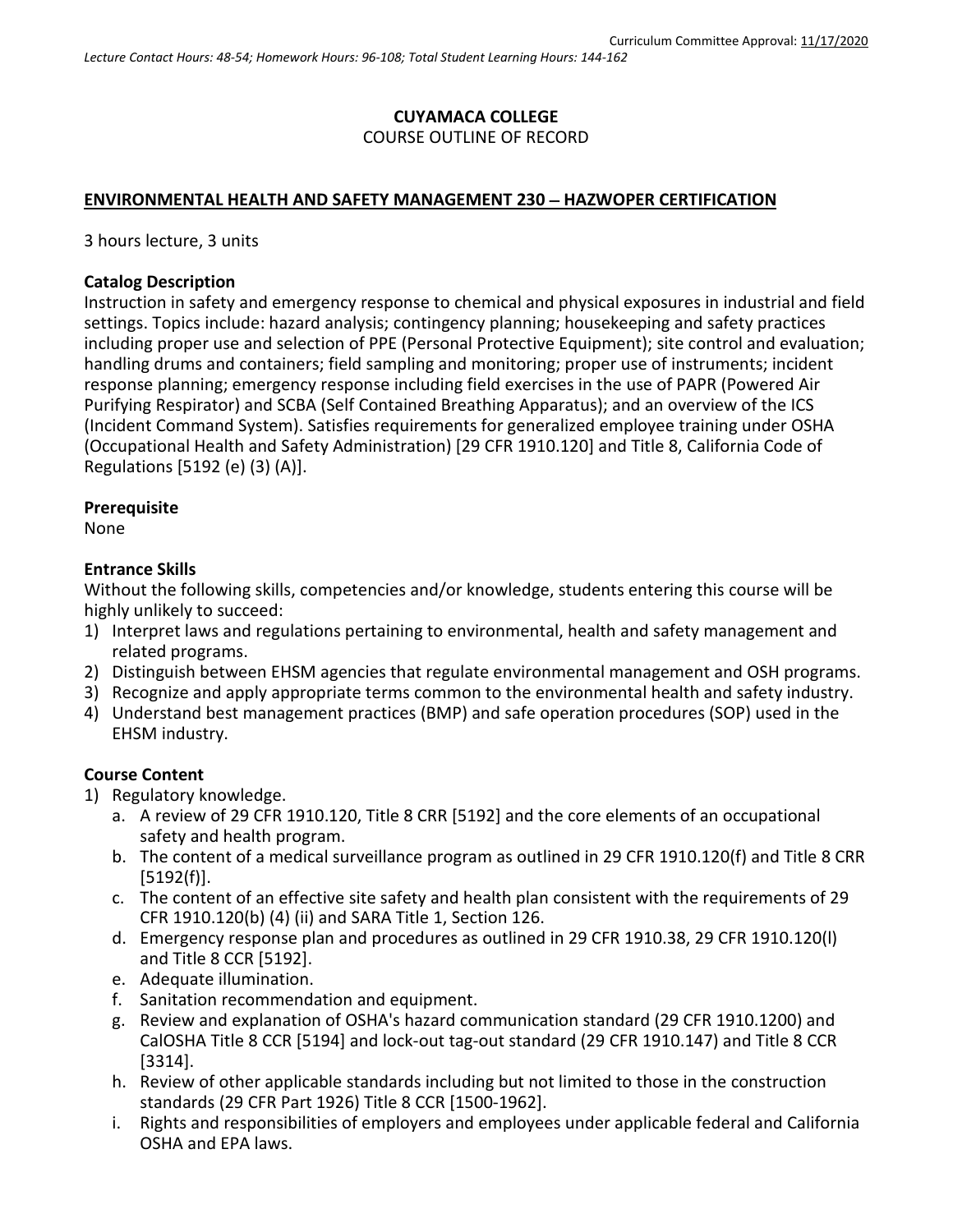- 2) Technical knowledge.
	- a. Type of potential exposures to chemical, biological, and radiological hazards; types of human responses to these hazards and recognition of those responses; principles of toxicology and information about acute and chronic hazards; health and safety considerations of new technology.
	- b. Fundamentals of chemical hazards including but not limited to vapor pressure, boiling points, flash points, pH, other physical and chemical properties.
	- c. Fire and explosion hazards of chemicals.
	- d. General safety hazards such as but not limited to electrical hazards, powered equipment hazards, motor vehicle hazards, walking working surface hazards, excavation hazards, and hazards associated with working in hot and cold temperature extremes.
	- e. Review and knowledge of confined space entry procedures in 29 CFR 1910.146 and Title 8 CCR [5157].
	- f. Work practices to minimize employee risk from site hazards.
	- g. Safe use of engineering controls, equipment, and any new relevant safety technology or safety procedures.
	- h. Review and demonstration of competency with air sampling and monitoring equipment that may be used in a site monitoring program.
	- i. Container sampling procedures and safeguarding; general drum and container handling procedures including special requirement for laboratory waste packs, shock-sensitive wastes, and radioactive wastes.
	- j. The elements of a spill control program.
	- k. Proper use and limitations of material handling equipment.
	- l. Procedures for safe and healthful preparation of containers for shipping and transport.
	- m. Methods of communication including those used while wearing respiratory protection.
- 3) Technical skills. A minimum of one-third of the program should be devoted to hands-on exercises.
	- a. Selection, use maintenance, and limitations of personal protective equipment including the components and procedures for carrying out a respirator program to comply with 29 CFR 1910.134 and Title 8 [5144].
	- b. Instruction in decontamination programs including personnel, equipment, and hardware; hands on training including level A, B, and C ensembles and appropriate decontamination lines; field activities including the donning and doffing of protective equipment to a level commensurate with the employee's anticipated job function and responsibility and to the degree required by potential hazards.
	- c. Sources for additional hazard information; exercises using relevant manuals and hazard coding systems. Review of and demonstration of competency in performing the applicable skills of 29 CFR 1910.120(q) and Title 8 CCR [5192].
	- d. Hands-on experience with written and electronic information relative to response decision making including but not limited to the U.S. Department of Transportation's Emergency Response Guidebook (ERG), manufacturer safety data sheets, CHEMTREC/CANUTEC, shipper or manufacturer contacts, computer data bases and response models, and other relevant sources of information addressing hazardous substance releases. Familiarization with OSHA standard 29 CFR 1910.1201 and Title 8 CCR [5192].
	- e. Review of the principles and practices for analyzing an incident to determine the hazardous substances present, their physical and chemical properties, the likely behavior of the hazardous substance and its container, the types of hazardous substance transportation containers and vehicles involved in the release, the appropriate strategy for approaching release sites and containing the release.
	- f. Review of procedures for implementing continuing response actions consistent with the local emergency response plan, the organization's standard operating procedures, and the current edition of DOT's ERG including extended emergency notification procedures and follow-up communications.
	- g. Review of the principles and practice for proper selection and use of personal protective equipment.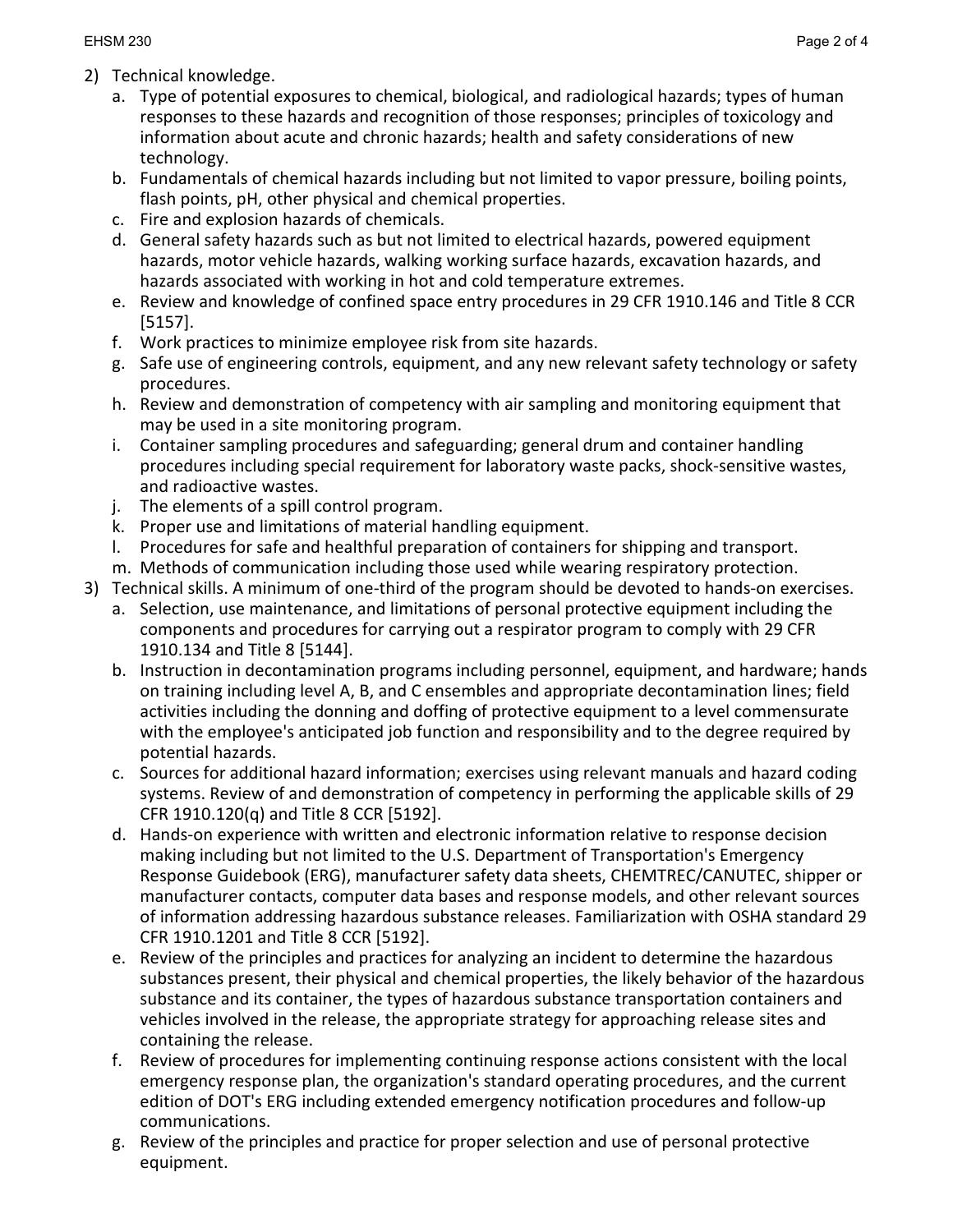- h. Review of the principles and practices of establishing exposure zones, proper decontamination and medical surveillance stations and procedures.
- i. Review of the expected hazards including fire and explosions hazards, confined space hazards, electrical hazards, powered equipment hazards, motor vehicle hazards, and walking-working surface hazards.
- j. Awareness and knowledge of the competencies for the Hazardous Materials Technician covered in the National Fire Protection Association's Standard No. 472, Professional Competence of Responders to Hazardous Materials Incidents.

## **Course Objectives**

Students will be able to:

- 1) Select and use the appropriate PPE.
- 2) Describe and evaluate the laws and regulations pertaining to hazardous waste/materials emergency response.
- 3) Properly and safely handle a drum, container and other equipment.
- 4) Analyze, evaluate and respond properly to a hazardous materials incident.
- 5) Describe the basic functions of the Incident Command System.

## **Method of Evaluation**

A grading system will be established by the instructor and implemented uniformly. Grades will be based on demonstrated proficiency in subject matter determined by multiple measurements for evaluation, one of which must be essay exams, skills demonstration or, where appropriate, the symbol system.

- 1) Exam and/or hands-on exercises which measure students' ability to plan and implement appropriate safety and emergency responses to chemical and physical exposures in industrial and field settings.
- 2) Exam and/or hands-on exercises which measure students' ability to conduct site control and evaluation including a hazard analysis and to develop an emergency contingency plan.
- 3) Hands-on exercises which measure students' ability to properly use instruments and equipment related to safety and emergency response.

### **Special Materials Required of Student**

None

### **Minimum Instructional Facilities**

- 1) Smart classroom
- 2) Laboratory space with storage unit

# **Method of Instruction**

- 1) Lecture and discussion
- 2) Hands-on exercises

# **Out of Class Assignments**

1) Reading assignments

### **Texts and References**

- 1) Required (representative example): *40 HR HAZWOPER GUIDE, CURRENT*
- 2) Supplemental: Electronic Format of the most current: ERG, 29 CFR 1910.120, NIOSH Pocket Guide, and Hazardous Materials Table, Title 8 CCR 5192

### **Student Learning Outcomes**

Upon successful completion of this course, students will be able to:

1) Select and use appropriate personal protective equipment and respiratory protection.